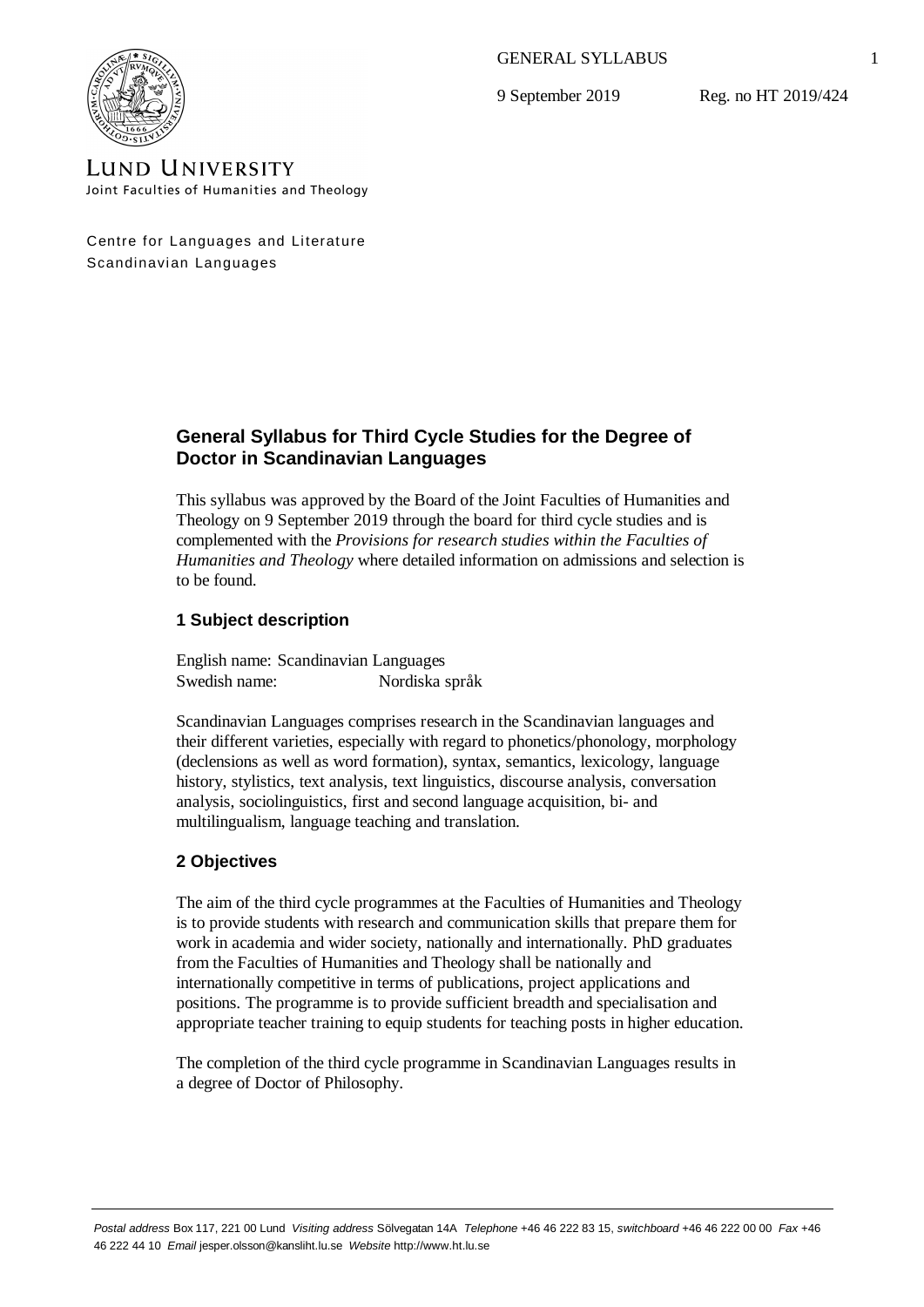## Outcomes for a degree of Doctor in accordance with the Higher Education Ordinance, Annex 2, Qualifications Ordinance:

#### *Knowledge and understanding*

For the degree of Doctor the third-cycle student shall

– demonstrate broad knowledge and systematic understanding of the research field as well as advanced and up-to-date specialised knowledge in a limited area of this field, and

– demonstrate familiarity with research methodology in general and the methods of the specific field of research in particular.

#### *Competence and skills*

For the degree of Doctor the third-cycle student shall – demonstrate the capacity for scholarly analysis and synthesis as well to review and assess new and complex phenomena, issues and situations autonomously and critically

– demonstrate the ability to identify and formulate issues with scholarly precision critically, autonomously and creatively, and to plan and use appropriate methods to undertake research and other qualified tasks within predetermined time frames and to review and evaluate such work – demonstrate through a dissertation the ability to make a significant contribution to the formation of knowledge through his or her own research – demonstrate the ability in both national and international contexts to present and discuss research and research findings authoritatively in speech and writing and in dialogue with the academic community and society in general

– demonstrate the ability to identify the need for further knowledge, and – demonstrate the capacity to contribute to social development and support the learning of others both through research and education and in some other qualified professional capacity.

#### *Judgement and approach*

For the degree of Doctor the third-cycle student shall – demonstrate intellectual autonomy and disciplinary rectitude as well as the ability to make assessments of research ethics, and – demonstrate specialised insight into the possibilities and limitations of research, its role in society and the responsibility of the individual for how it is used.

### **3 Admission requirements**

Pursuant to the Higher Education Ordinance, Chapter 7 Section 35, the requirements for admission to third-cycle studies are as follows:

The requirements for admission to third-cycle courses and study programmes are that the applicant:

1. meets the general and specific entry requirements that the higher education institution may have laid down, and

2. is considered in other respects to have the ability required to benefit from the course or study programme.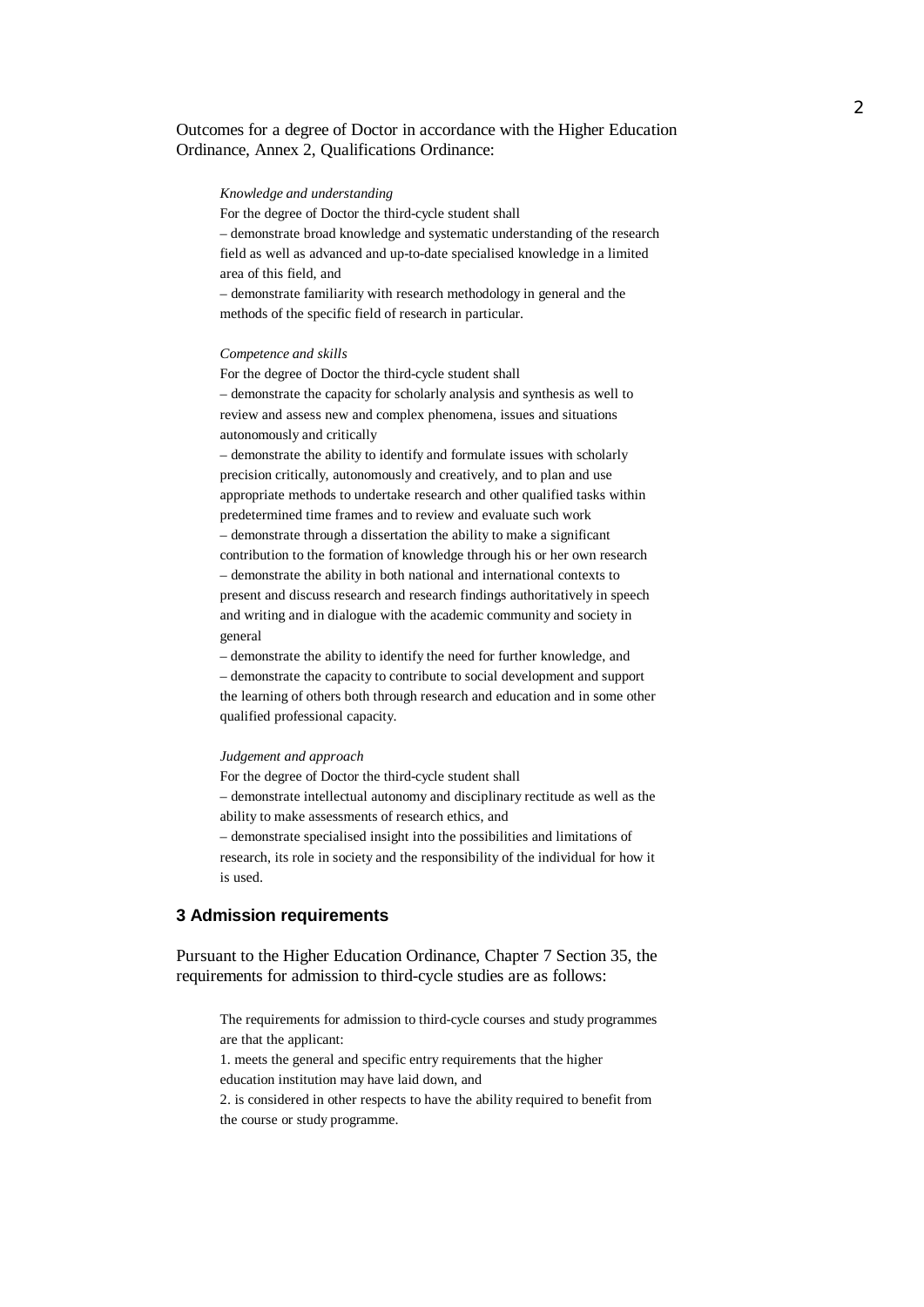For admission to third cycle studies at the Faculties of Humanities and Theology, it is always the applicant's responsibility to document his or her eligibility at the deadline for applications.

**3.1 General admission requirements**

Pursuant to the Higher Education Ordinance, Chapter 7 Section 39, the general requirements for admission to third cycle studies are as follows:

A person meets the general entry requirements for third-cycle courses and study programmes if he or she:

1. has been awarded a second-cycle qualification

2. has satisfied the requirements for courses comprising at least 240 credits

of which at least 60 credits were awarded in the second-cycle, or

3. has acquired substantially equivalent knowledge in some other way in Sweden or abroad.

The higher education institution may permit an exemption from the general entry requirements for an individual applicant, if there are special grounds.

Second cycle courses and papers (see Specific admission requirements below) must be categorised as such in the relevant course syllabus.

At the Faculties of Humanities and Theology, the second cycle is defined in accordance with the Higher Education Act Chapter 1 Section 9:

Second-cycle courses and study programmes shall be based fundamentally on the knowledge acquired by students during first-cycle courses and study programmes, or its equivalent.

Second-cycle courses and study programmes shall involve the acquisition of specialist knowledge, competence and skills in relation to first-cycle courses and study programmes, and in addition to the requirements for first-cycle courses and study programmes shall:

- further develop the ability of students to integrate and make autonomous use of their knowledge

- develop the students' ability to deal with complex phenomena, issues and situations, and

- develop the students' potential for professional activities that demand considerable autonomy, or for research and development work. Ordinance (2006:173)

Assessment of equivalent knowledge (point 3) will normally only be made when the applicant's qualifications are from an educational system in which the above definition of 'second cycle' is not applicable.

**3.2 Specific admission requirements**

A person meets the specific admission requirements for third cycle courses and study programmes in Scandinavian Languages if he or she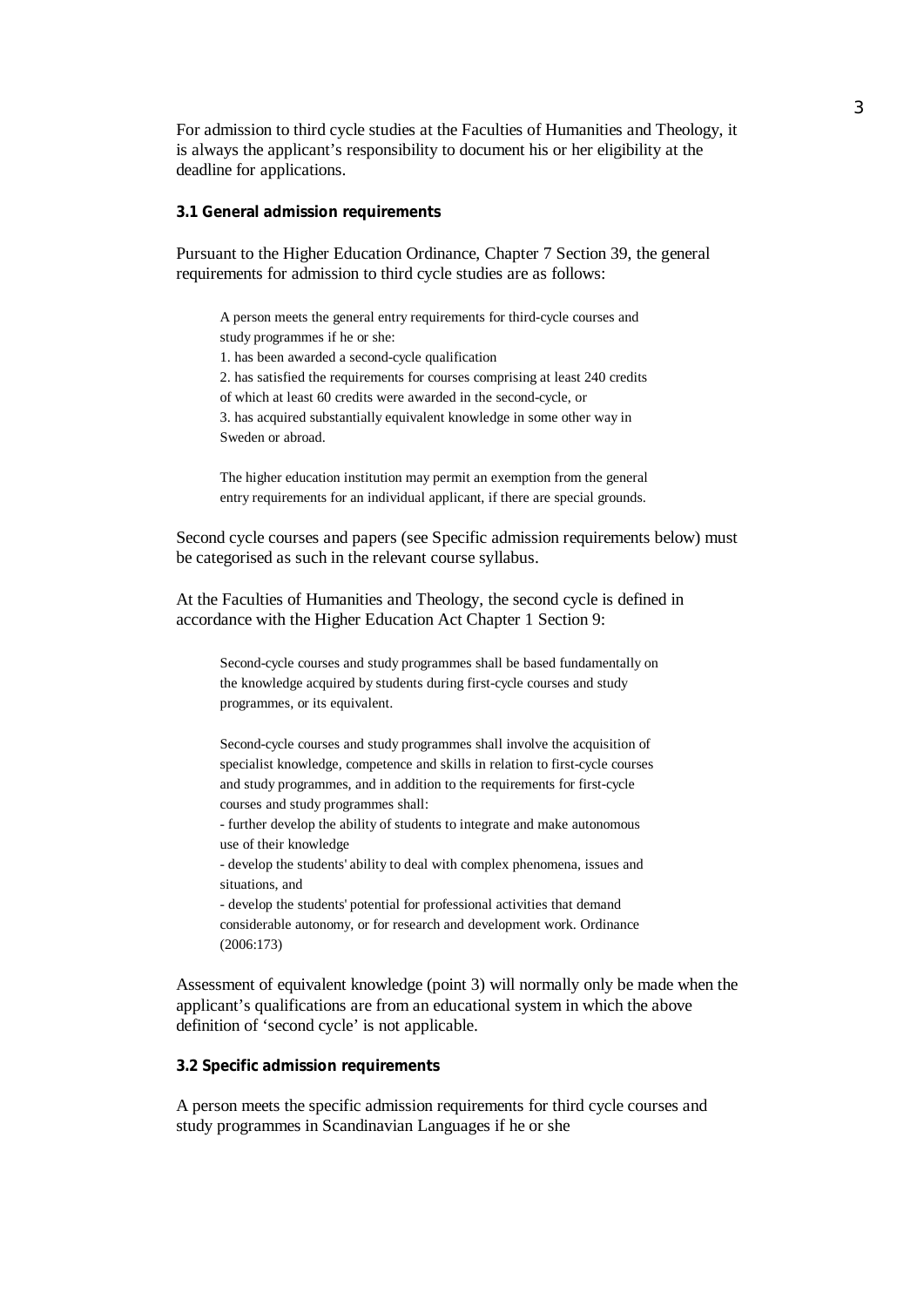- has completed at least 60 first-cycle credits and at least 30 second-cycle credits within the main fields of Swedish, Scandinavian Languages, Swedish as a Second Language or the equivalent, including a second-cycle degree project of at least 15 credits written in Swedish, Danish, Norwegian or English
- has good written and oral proficiency in Swedish (or Danish or Norwegian)

A person also meets the specific admission requirements if he or she has acquired equivalent knowledge in Sweden or abroad. Applicants with degrees in secondary education or translation belong to this category. Please note that studies in Swedish qualifying for higher education are not counted as first cycle studies.

#### **3.3. Credit transfer**

The Higher Education Ordinance, Chapter 6:

#### *Credit transfer*

Section 6 If a student at a higher education institution in Sweden has successfully completed a higher education course or study programme, she or he is entitled to transfer the credits awarded for a course or study programme at another higher education institution. This does not apply, however, if there is a substantial difference between these courses or study programmes.

 The same applies for students who have successfully completed a course or study programme:

1. at a university or higher education institution in Denmark, Finland, Iceland or Norway or a signatory to the Council of Europe's Convention of 11 April 1997 on the Recognition of Qualifications concerning Higher Education in the European Region (Swedish Treaty Series 2001:46), or 2. at Nordiska högskolan för folkhälsovetenskap (NHV – The Nordic School of Public Health). Ordinance (2006:1053).

Section 7 A student is entitled to transfer credits from a course or study programme other than that laid down in Section 6 if the nature and extent of the knowledge and skills cited by the student are such that they correspond on the whole to the course or study programme for which the credits are to be recognised. A student may also be given credit for corresponding knowledge and skills acquired in a vocational or professional capacity. Ordinance (2006:1053).

Section 8 The higher education institution shall assess whether credits can be awarded for the prior course or study programme or professional or vocational experience.

 Credits may only be awarded to those who are students unless otherwise provided by statute or ordinance. Ordinance (2010:1064).

At the Faculties of Humanities and Theology, students must apply for credit transfer. The application will only be considered if it is submitted together with an application for admission to third cycle studies. A decision on credit transfer is taken in conjunction with a decision on admission. Credit transfer normally affects the length of the doctoral studentship awarded in the decision on admission. In conjunction with a proposed admission, the relevant department is to propose the length of the doctoral studentship and any credit transfer.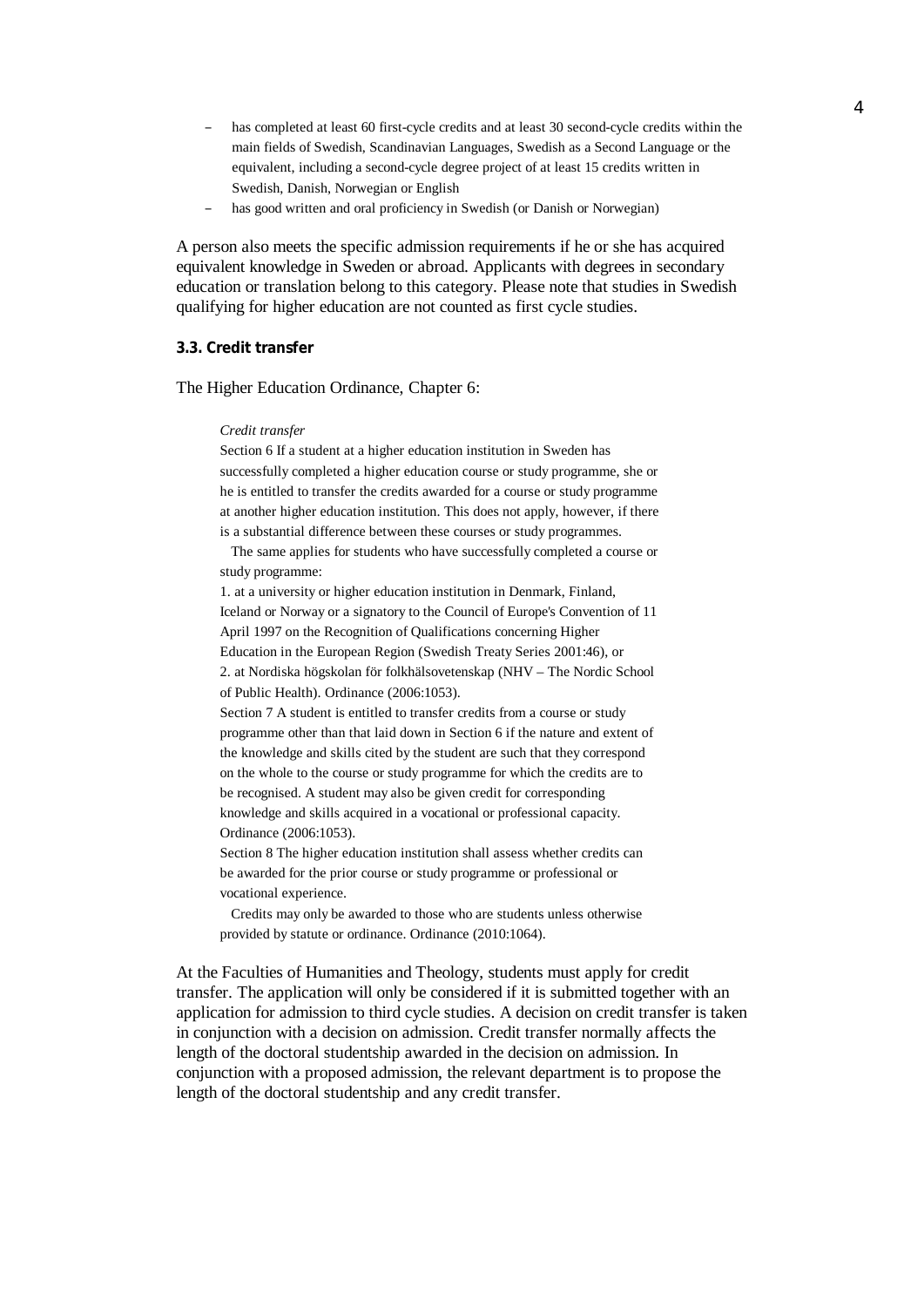#### **3.4. Selection**

The Higher Education Ordinance, Chapter 7 Section 41:

In selecting between applicants who meet the requirements laid down in Sections 35 & 36 their ability to benefit from the course or study programme shall be taken into account.

The higher education institution determines which assessment criteria shall be used in determining the ability to benefit from the courses and study programmes.

However, the fact that an applicant is considered able to transfer credits from prior courses and study programmes or for professional or vocational experience may not alone give the applicant priority over other applicants. Ordinance (2010:1064).

The Faculties of Humanities and Theology will assess the applicant's ability to benefit from the programme against the criteria of quality, quantity, development and relevance.

## **4 The programme for a degree of Doctor**

Third cycle studies comprise four years of full-time study (240 credits). Part-time studies (at least 50%) may be pursued but must be completed within eight years.

#### **4.1 Programme design**

The programme comprises 240 credits, made up of courses comprising 60 credits and an academic thesis (PhD thesis) comprising 180 credits. Teaching is in the form of courses and seminars, and supervision of the thesis work.

For a degree of Doctor the research student must have successfully completed all examinations in the programme and the PhD thesis.

### **4.2 Supervision**

At least two supervisors shall be appointed for each doctoral student. One of them shall be nominated as the principal supervisor. The principal supervisor must have the qualifications of an associate professor and be employed at Lund University. The assistant supervisor must have a PhD degree. The supervisors must have completed supervisor training or be judged by the faculty board to have corresponding qualifications.

The individual study plan must specify the duties and responsibilities of each of the supervisors. Supervision comprises both help with the orientation of studies and thesis work and support throughout the studies. Doctoral students are entitled to supervision comprising 200 working hours distributed across the four-year study period. The hours are to include the supervisor's preparation for supervision (such as reading of thesis drafts), the supervision sessions and the overall planning of the programme, for example with regard to the individual study plan. However, tuition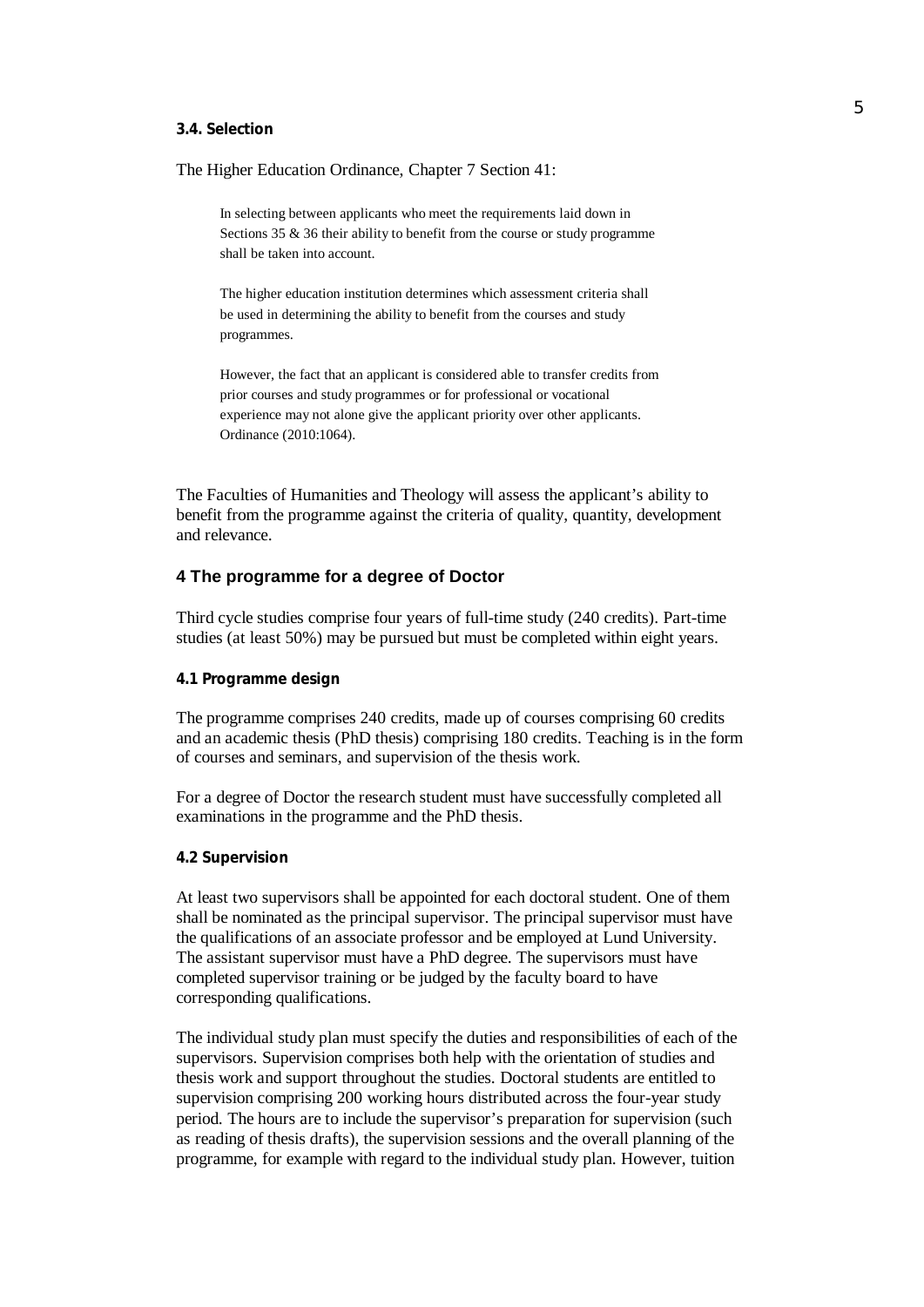and assessment of the student in the context of third cycle courses are not to be included in the hours for supervision. The extent of supervision will vary throughout the programme and is to be detailed in the individual study plan and specified in the supervisors' duties plans.

The Higher Education Ordinance, Chapter 6 Section 28:

An individual doctoral student who so requests shall be allowed to change supervisor.

**4.3 Individual study plan**

The Higher Education Ordinance, Chapter 6 Section 29:

An individual study plan shall be drawn up for each doctoral student. This plan shall contain the undertakings made by the doctoral student and the higher education institution and a timetable for the doctoral student's study programme. The plan shall be adopted after consultation with the doctoral student and his or her supervisors.

The individual study plan shall be reviewed regularly and amended by the higher education institution to the extent required after consultation with the doctoral student and his or her supervisors. The period of study may only be extended if there are special grounds for doing so. Such grounds may comprise leave of absence because of illness, leave of absence for service in the defence forces or an elected position in a trade union or student organisation, or parental leave.

The Faculties of Humanities and Theology have decided to adopt a digital tool for individual study plans. The study plan is to be printed and signed once a year by the doctoral student, principal supervisor, head of department and pro dean. Please see instructions appended to the tool.

The obligations of the doctoral student are specified in the Higher Education Ordinance, Chapter 6 Section 30.

**4.4 Courses and seminars**

The courses that can be included in the programme may be courses offered by the home department or by other departments at or outside Lund University. The Faculties of Humanities and Theology provide a compulsory introduction course of 7.5 credits.

Regulations for third cycle education at Lund University, section 9:

All doctoral students shall be offered training in teaching and learning in higher education of at least two weeks. Doctoral students who teach in the first or second cycle shall have completed introductory training of at least two weeks or acquired equivalent knowledge in another way.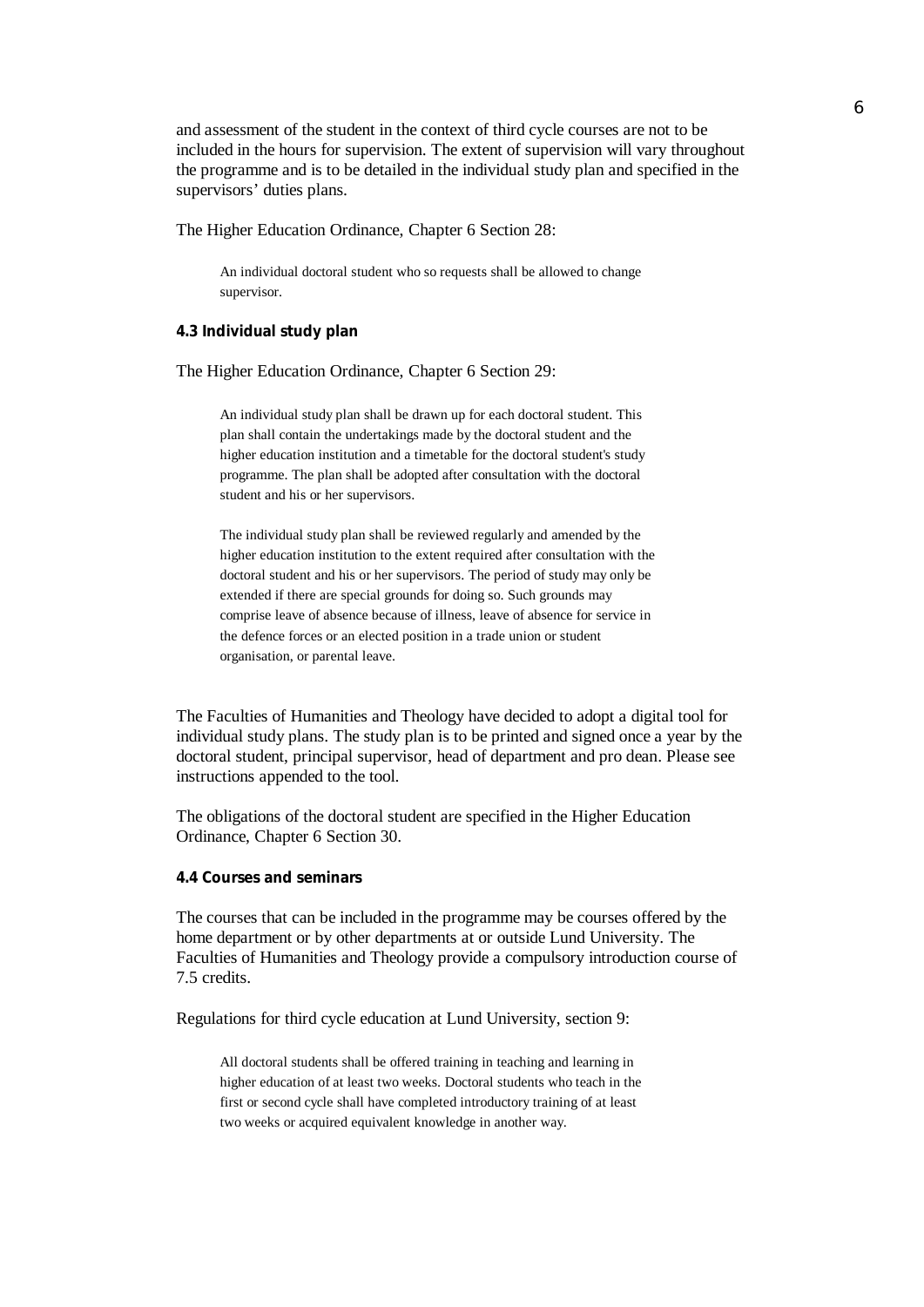The faculty board shall decide whether training in higher education teaching and learning shall take the form of an examined component of the programme or form part of the doctoral student's departmental duties.

At the Faculties of Humanities and Theology, the two weeks of training is to take place as a compulsory and assessed component of the programme. Two weeks of introductory training correspond to 3 credits in the study programme.

The core course in Scandinavian Languages comprises 49.5 credits and includes modules to be determined in consultation with the supervisor/s. The modules have different emphases:

- 1) Theory or methodology
- 2) Subject courses of which at least 7.5 credits shall specialise in Swedish as a system (syntax, semantics, phonology, language history) and at least 7.5 credits in Swedish usage (text analysis, sociolinguistics, conversation analysis, multilingualism, language history etc.), and
- 3) Modules of particular relevance to the thesis project

The individual study plan is to specify the courses that can be credited towards the degree, including compulsory courses and previous courses for which credit transfer has been granted at the admission of the student (see section 3.3 above). For courses taken at other faculties, the number of credits available for transfer will be determined by the examiner when the courses are to be entered in the individual study plan.

The examiner on the doctoral programme is appointed by the department on behalf of the faculty board and must normally be employed by Lund University and have the qualifications of an associate professor. One of the grades Pass or Fail will be awarded for all examinations within the programme.

Active participation in seminars is an essential component of the doctoral programme at the Faculties of Humanities and Theology. The seminar participation of the doctoral student is to be included in the planning of the individual study plan. A preliminary draft of the thesis must be presented and discussed at a compulsory final seminar.

### **4.5 Thesis**

The PhD thesis is the most important component of the third cycle programme. The thesis is to be based on an independently pursued research project.

The PhD thesis is to be designed as a unified research study (monograph thesis) or as a number of research articles accompanied by a summary (compilation thesis). Both types of thesis require detailed planning of the thesis work. The doctoral student will be informed about the specific requirements and traditions of the relevant subject at an early stage.